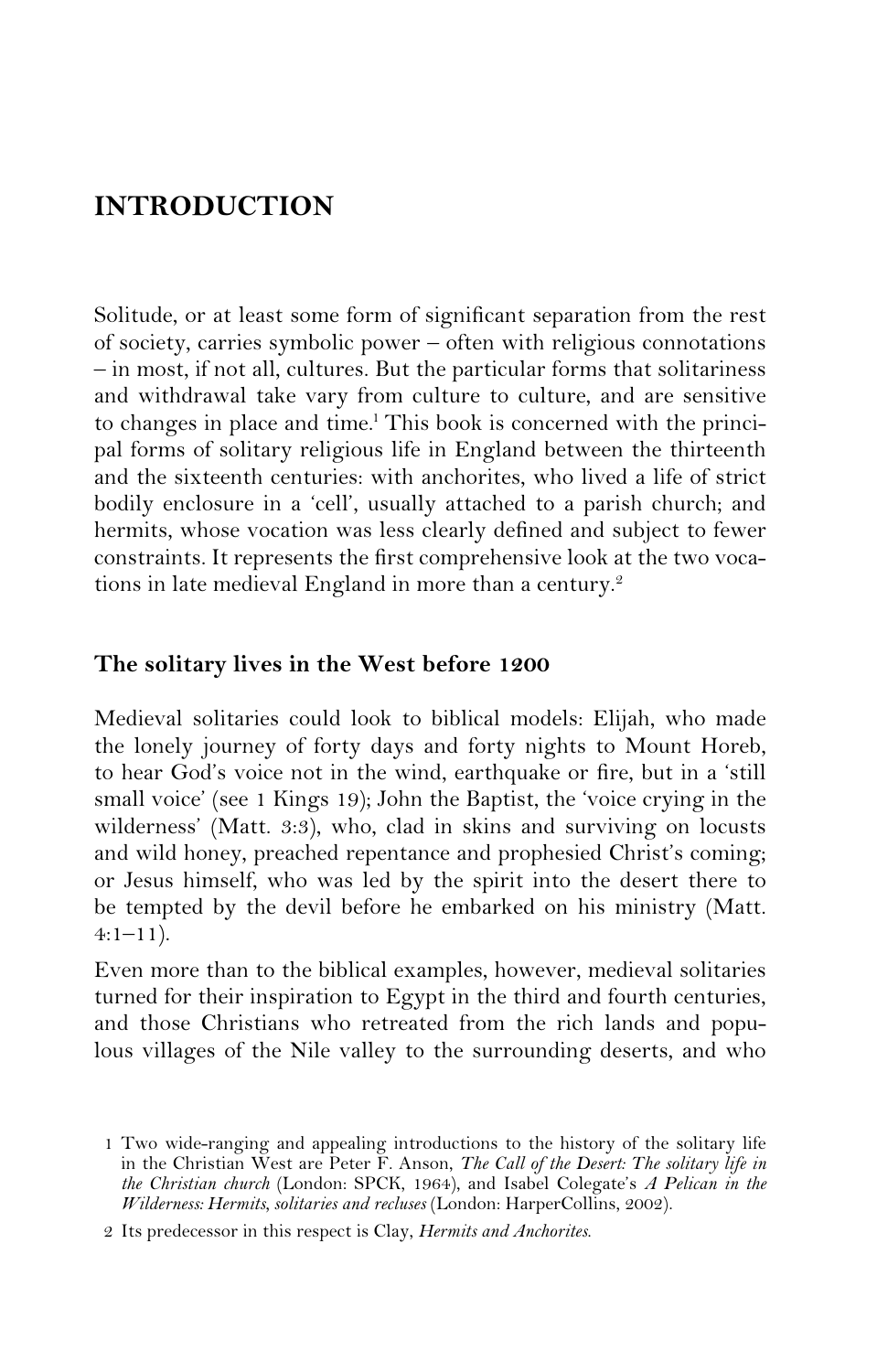are known collectively as the Desert Fathers.<sup>3</sup> (Modern scholarship has pointed out that there were Desert Mothers, too, but the Middle Ages do not emphasise the role of women in the early eremitic movement.) With the end of the persecutions of Diocletian and the outbreak of religious tolerance in the Roman Empire under Constantine (emperor 306–337), Christianity had lost its dangerous, 'edgy' status as a countercultural movement (it would become the official religion of the Empire in 380). Now that the martyr's crown was no longer readily available, devout Christians could aspire instead to seek so-called 'white' martyrdom (white as opposed to red, because it was achieved without the shedding of blood), by denying and overcoming the body and its desires and appetites. For this programme of disciplining and defining the self early Christian writers borrowed the Greek term *askesis*, originally used for the training undergone by athletes in preparation for a contest. And the prime location for such Christian ascetic practices was the pared-down, 'bare life' afforded by the desert.

The best-known of the desert solitaries, though not the first, was St Anthony of Egypt, also known as Anthony the Great (c. 251–356). Details of his life and horrifying diabolical temptations were brought to the West by Athanasius, bishop of Alexandria. Soon after, St Jerome wrote his Life of St Paul the First Hermit, Anthony's alleged (and probably apocryphal) predecessor in desert solitude. The desert, it seems, quickly filled up with hermits, whose feats of endurance and self-denial, and gems of wisdom, were recorded for posterity in the collections that came to be known as the *Vitas Patrum* ('The Lives of the Fathers'). Sources such as these emphasise the exceptional individuals (one thinks most obviously of Simeon Stylites, immortalised as an example of religious extremism by Tennyson's poem), but the reality of early eremitic practice was more diverse, ranging from pure solitude, through small groupings of solitaries who would come together periodically for shared worship (such a grouping was known as a *lavra* or 'skete'), to more formally organised groups, living out their solitary vocation together in a community or *coenobium* (from the Greek *koinos*, common, and *bios*, life). They were identified by a range of terms, three of which would be important in the subsequent history of the solitary vocations. Because they lived alone, they were called *monks* (Greek *monachoi*, from *monos*, alone); from their dwelling-place they were

<sup>3</sup> For an excellent introductory survey see William Harmless, *Desert Christians: An introduction to the literature of early monasticism* (Oxford: Oxford University Press, 2004).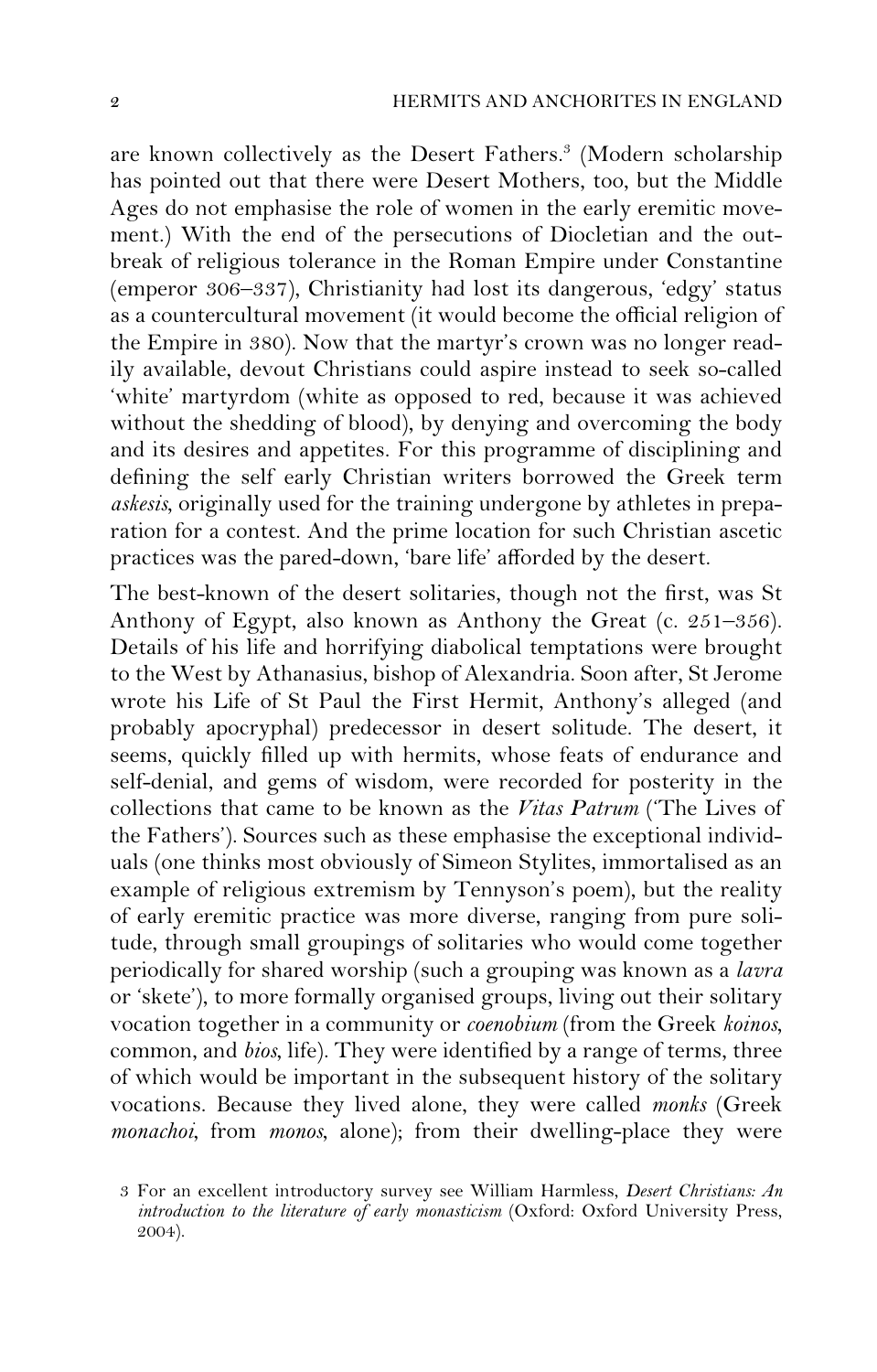#### INTRODUCTION **3**

known as *hermits* (from *eremos*: desert, wilderness), and their retreat from normal human society was signified in *anchorites* (from the verb *anachorein*, to withdraw, though the verb was not originally confined to withdrawal for religious reasons). The three terms seem to have been used interchangeably in these early sources.

It was only later, therefore, and only in the West, that the monastic life came to be regarded as distinct from the solitary life of the hermit. The split was given decisive expression in *The Rule of St Benedict*, composed in the sixth century by Benedict of Nursia. Though Benedict himself had lived as a hermit in caves around Subiaco, in the mountains to the west of Rome, before he went on to found several monasteries in the region, his rule does not reflect his own life history. It sees the solitary life not as preparatory, but as supplementary to the life in common  $-$  a more challenging vocation to which only exceptional monks would graduate. He speaks of

the anchorites or hermits, who have come through the test of living in a monastery for a long time, and have passed beyond the first fervor of monastic life. Thanks to the help and guidance of many, they are now trained to fight against the devil. They have built up their strength and go from the battle line in the ranks of their brothers to the single combat of the desert. Self-reliant now, without the support of another, they are ready with God's help to grapple single-handed with the vices of body and mind.<sup>4</sup>

Thus, whilst Benedict continues to recognise the hermit's life as an ideal, he denies its practice to all but a few of his monks. At the same time, Benedictine sources present their brand of monasticism as the fulfilment and completion of the desert project.<sup>5</sup> The life in common, in these sources, is a natural evolution from, and replacement for, the unregulated existence of the first hermits.

The Benedictine model largely holds sway in the West for the remainder of the first millennium, monasteries of the order increasing in number and – especially in the wake of the reforms instituted at Cluny (founded 910) – in wealth and complexity of liturgical observance. To some, they had become victims of their own success, and the reaction, when it came, took the form of an explicit attempt to reconnect

<sup>4</sup> *The Rule of Saint Benedict in Latin and in English with Notes*, edited and translated by Timothy Fry OSB (Collegeville: The Liturgical Press, 1981), 1.3–5.

<sup>5</sup> See, for example, Jean-Marie Sansterre, 'Le monachisme bénédictin d'Italie et les bénédictins italiens en France face au renouveau de l'érémitisme à la fin du Xe et au XIe siècle', in *Ermites de France et d'Italie (XIe–XVe siècle)*, edited by André Vauchez (Rome: École française de Rome, 2003), pp. 29–46.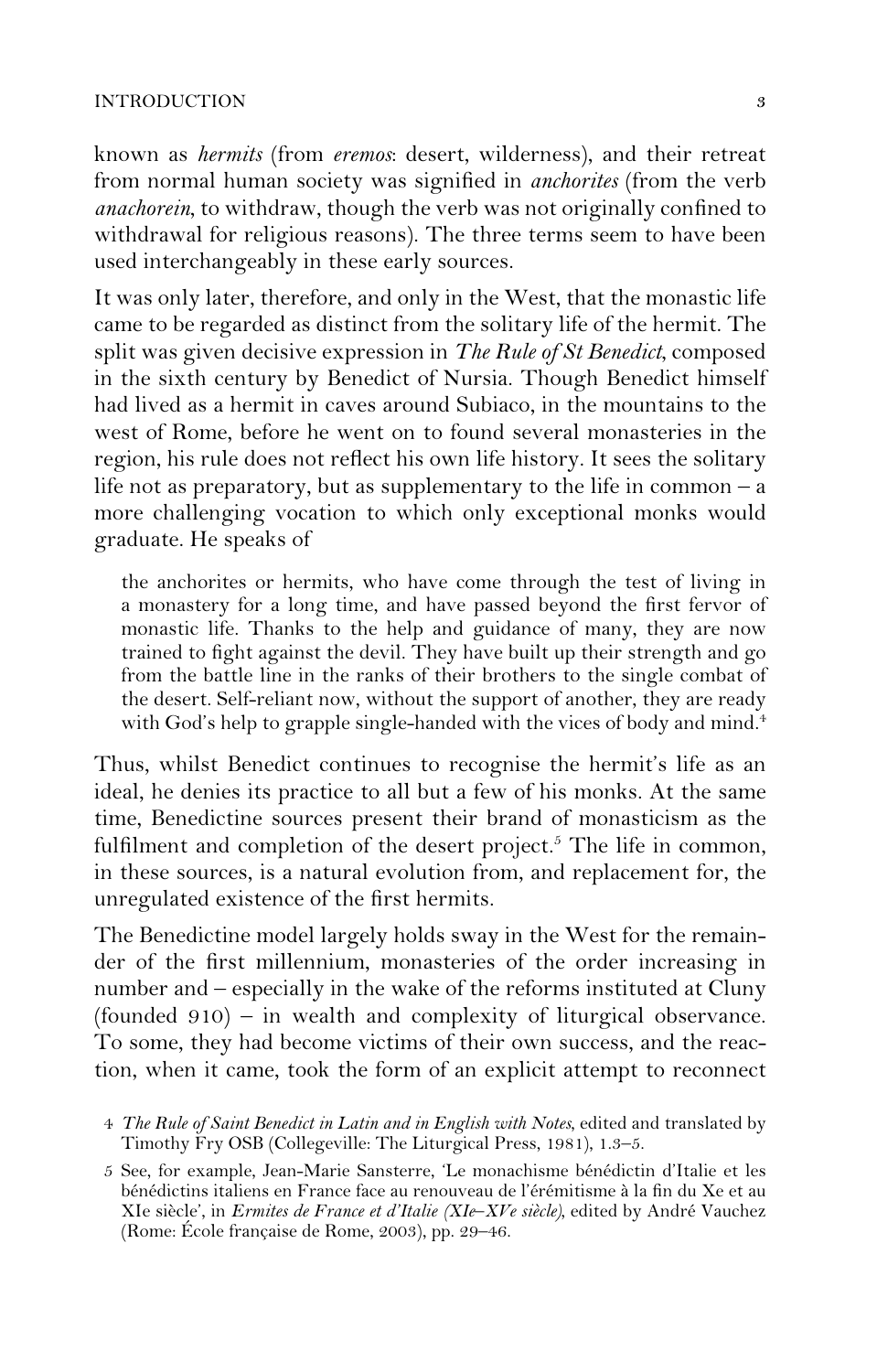monasticism with its desert origins, to recapture the purity and simplicity that had inspired Benedict in the first place.<sup>6</sup> Across much of Europe during the eleventh and twelfth centuries, monks left their monasteries to live alone or in small groups as hermits. Many would attract disciples, and some would end up founding a monastery – or even a whole religious order – of their own. The movement's first important figure was the Italian Romuald of Ravenna (c. 950–1027). Having left his monastery to live as a hermit, he went on to found monasteries at Fonte Avellana and Camaldoli in which monks lived alone in separate cells, coming together only for recitation of the divine office. Camaldoli in due course became the mother house of the Camaldolese order. Later in the century, in France, the founders of the Cistercians likewise cast their reforms as a return to the values of the desert. These same impulses gave rise to the Carthusian and Premonstratensian orders, as well as a number of smaller and shorter-lived congregations.

Such was the strength of the eremitic revival that, by the mid-twelfth century, Geoffrey Grossus, monk of the reformed house of Tiron, could describe his region of Maine and Brittany in northern France as 'almost like a Second Egypt' for its 'multitude of hermits'.7 The phrase is testament both to the renewed visibility of the vocation and to the value attached to a direct connection with its desert origins. In England, prominent monasteries including Fountains, Kirkstall and the refounded Whitby Abbey (N. Yorks.), Jarrow (Northumb.), Bordesley (Worcs.) and Kirkstead (Lincs.) all owed their beginnings to this movement. Elsewhere, some groups of hermits crystallised into small priories, typically of the Augustinian order. This period of innovation and experimentation was, however, brought to an end in 1215, when the Fourth Lateran Council decreed that henceforward no new religious orders would receive papal approval.

In the meantime, the vocation of anchorite had been becoming more clearly defined. Benedict, as we have seen, uses the terms *hermit* and *anchorite* as synonyms, in contradistinction to the coenobitic *monk*. Now 'anchorite' begins to be reserved (alongside other terms, including – in English usage – 'recluse' or the Latin *inclusus*) for enclosed solitaries. Strict bodily enclosure is recorded occasionally for the desert

<sup>6</sup> For the hermit-inspired monastic renewal of the eleventh and twelfth centuries, see Henrietta Leyser, *Hermits and the New Monasticism* (London: Macmillan Press, 1984).

<sup>7</sup> Geoffrey Grossus, *The Life of Blessed Bernard of Tiron*, trans. Ruth Harwood Cline (Washington, DC: The Catholic University of America Press, 2009), p. 27.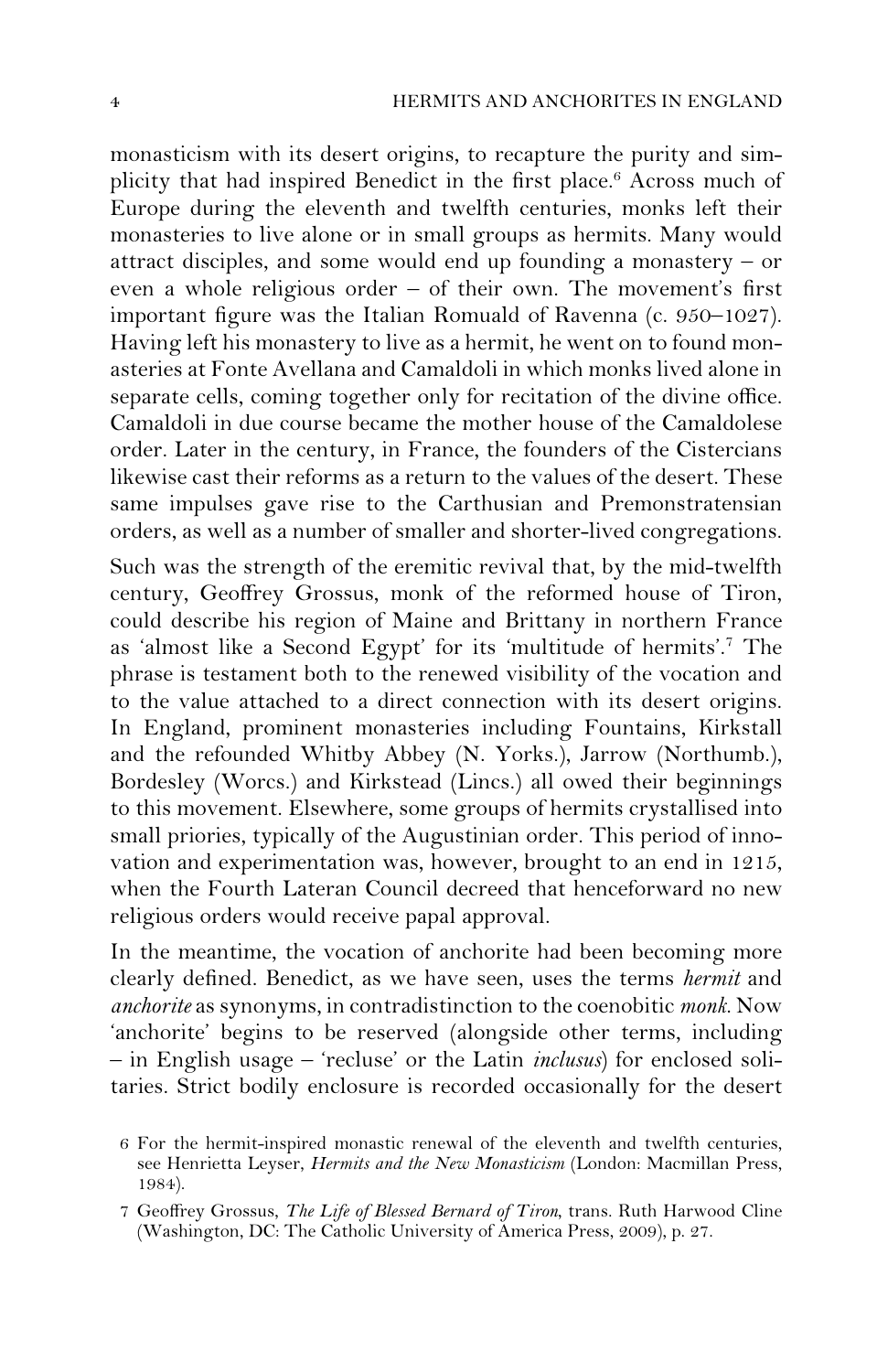period (the former harlot Thaïs was a celebrated example) and sporadically during ensuing centuries, but the practice does not seem to have become widespread or regularised in northern Europe until the late ninth century. Initially it was regarded as a special form of the monastic life (of the kind that Benedict might have envisaged), but in this period of increasing popularity the majority of anchorites were secular priests or laywomen, and they tended more often to be enclosed at parish churches. In some parts of Europe, though apparently never in England, the vocation seems to have been associated more or less exclusively with women. Anchorites appear first in English sources during the eleventh century, and quickly come to prominence during the twelfth  $8$ 

At the point at which this book begins, then, the age of the reforming hermit-monk was past, and the solitary religious life had established itself into two distinct vocations. The distinction was summed up in 1215 by the Latin scholar Gerald of Wales, who stated, 'Hermits wander about alone, while anchorites are strictly enclosed'.9 It is put more colourfully, if less pithily, in the fifteenth-century English *Friar Daw's Reply*:

Some flee from the world and shut themselves within walls, Enclose themselves in stone, and speak but little, To avoid those sins that human weakness is prey to, And these we call *ankers* in the common speech. And there are many others seeking contemplation Who withdraw to the desert and endure much pain, Live on herbs, roots and fruit, all for the love of God: And people like this are known as *hermits*. 10

#### **Hermits and anchorites in late medieval England**

In the late Middle Ages, it could be argued, the solitary lives are best understood not so much in the context of monastic institutions but as

<sup>8</sup> The solitaries of this period, including the emergence of enclosed anchorites as a distinct group, have been expertly covered by Tom Licence in his *Hermits & Recluses in English Society 950–1200* (Oxford: Oxford University Press, 2011).

<sup>9</sup> *Heremitae solivagi aut Anachoritae conclusi*. Cited by Francis D. Darwin, *The English Mediaeval Recluse* (London: SPCK, 1944), p. 4.

<sup>10</sup> In James M. Dean, ed., *Six Ecclesiastical Satires* (Kalamazoo: Medieval Institute Publications, 1991), lines 290–7, my translation.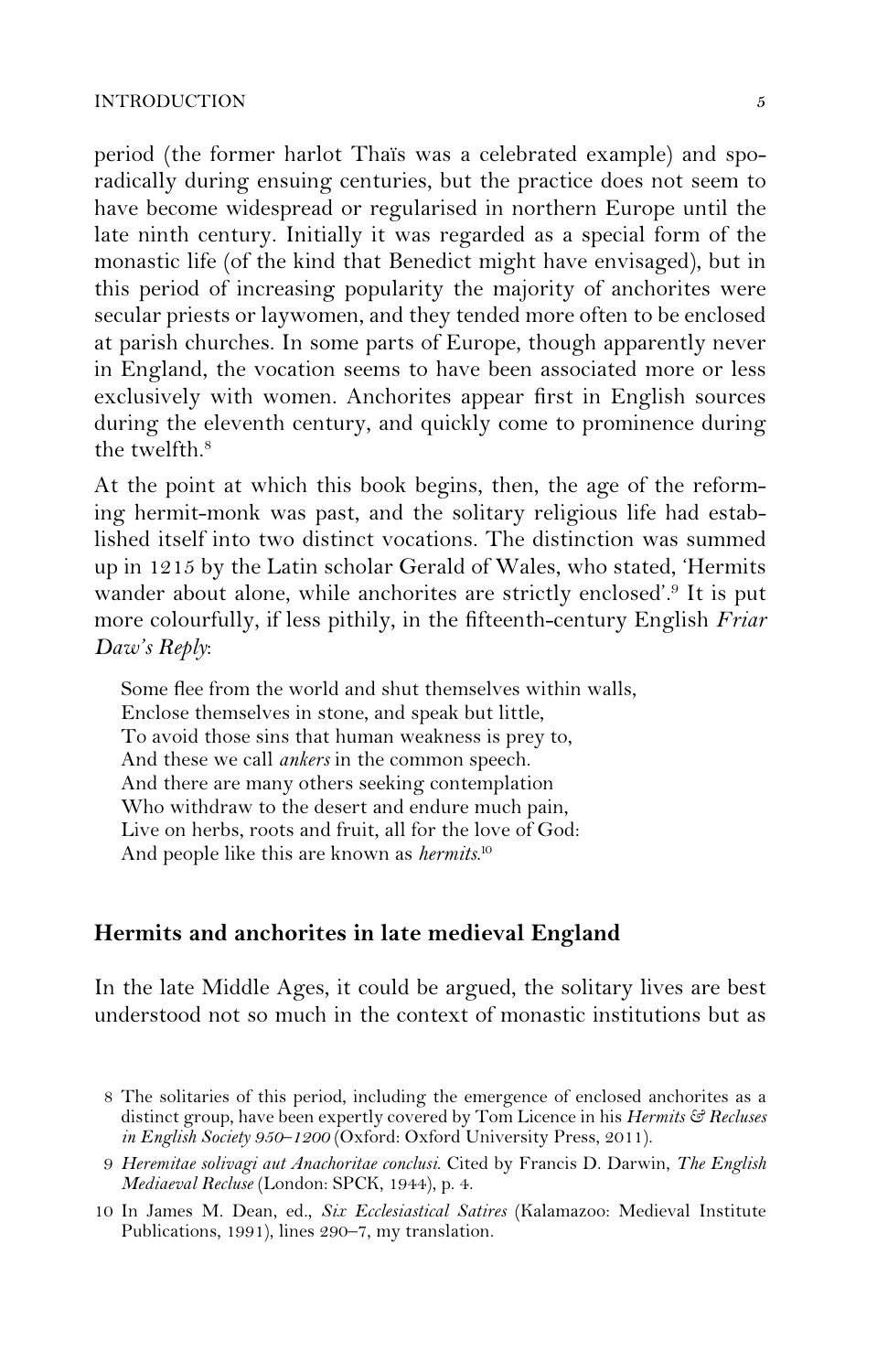part of the range of semi-religious or non-regular vocations.<sup>11</sup> Reflecting a growth in levels of literacy, devotional competence and spiritual ambition among the laity, these forms of living increasingly colonised the 'grey areas' in and around established ecclesiastical structures. Such people were not in  $-$  or, at any rate, they did not consider themselves to be entirely *of* – the secular world, but nor did they join a religious order; they aspired to a spiritual life more developed than was normal, and normally considered appropriate, for the laity, but were not clerics. Many were women. They pursued a life that claimed a degree of separation and regularity that in the past would have been reserved to the religious orders, but without either the constraint or the security offered by a canonically recognised and approved rule. Alongside hermits and anchorites, the category could be taken to include beguines and tertiaries (though these never took root in England), as well as (especially later in the period) vowesses – women, usually widows, vowed to a life of chastity and withdrawal from the world – and those who sought a 'mixed life' of piety and contemplation combined with a continued engagement with secular affairs.<sup>12</sup> In most cases, compared with the established orders, the lives were unstructured, their boundaries fluid, and their relation to the ecclesiastical authorities *ad hoc*. In late medieval England the question of regularity, and the presence or absence of mechanisms associated with canonicity or orderliness (such as vows, rules, registration), are a recurrent feature in the history of the solitary vocations. For anchorites, such procedures were securely in place by the point that this book begins, and examples are given in Chapter I. For hermits, by contrast, these were active and increasingly urgent questions during the period covered here, and the materials included in Chapter VI give some idea of how the problem was (at least partly) resolved.

The sources collected in this book fall in general into two classes. Either they are concerned with individual hermits or anchorites in their particular circumstances, or they come from theoretical or pre-

- 11 For a window on this range of possibilities, see John Van Engen, 'Multiple Options: The world of the fifteenth-century church', *Church History* 77 (2008): 257–84. An overview of the solitary lives across western Europe in this period (with a particular focus on enclosed anchorites) is provided by the essays collected in *Anchoritic Traditions of Medieval Europe* edited by Liz Herbert McAvoy (Woodbridge: The Boydell Press, 2010).
- 12 On these phenomena, see P.H. Cullum, 'Vowesses and Female Lay Piety in the Province of York, 1300–1530', *Northern History* 32 (1996): 21–41; and Nicole Rice, Lay Piety and Religious Discipline in Middle English Literature (Cambridge: Cambridge University Press, 2008).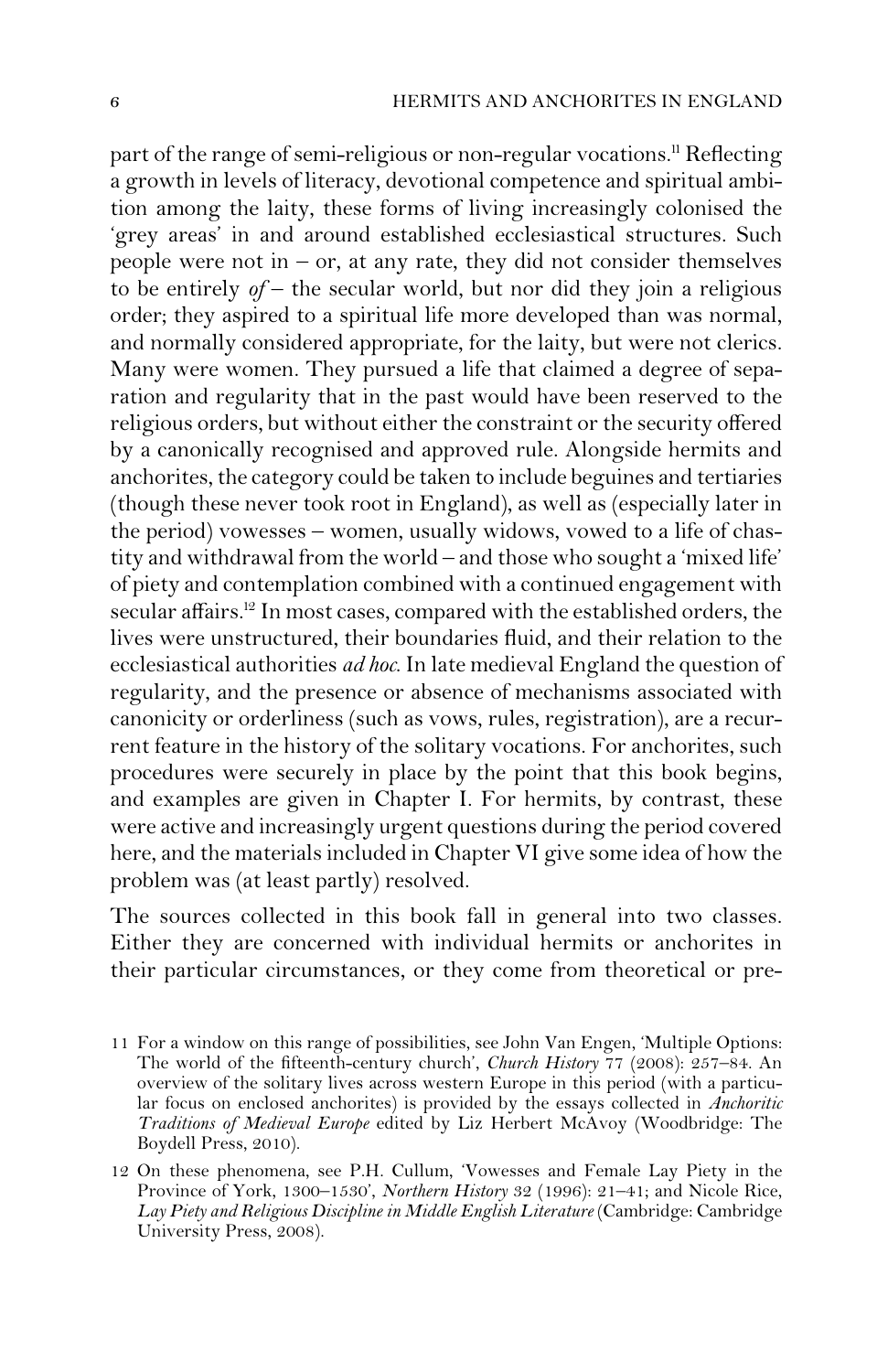scriptive texts such as rules or liturgy whose relation to the lived experience of real solitaries it is usually impossible to recover.<sup>13</sup> It falls to this Introduction, then, to try and give a sense of the overall picture of numbers and distribution: how widely were the solitary vocations practised in late medieval England, and by whom? In fact, the question is far from straightforward to answer. Whereas for the clergy we have ordination lists, and for monks and nuns we have annals, visitation records and sometimes extensive administrative documentation, the solitary lives were not subject to any consistent system of registration, and often what we know about a particular individual we owe to serendipity. The last concerted attempt to record all medieval English solitaries was made a century ago, by Rotha Clay.<sup>14</sup> Working almost entirely from such sources as were then available in print, she found in excess of a thousand individuals at more than 750 sites. The true figure must be substantially higher. Where further research has been done on a particular locality or region, Clay's totals have been exceeded by at least fifty per cent. For her 1985 study of anchorites in England, Ann Warren identifed 780 enclosed solitaries at 601 sites between 1100 and the end of the Middle Ages, again mostly from printed sources.<sup>15</sup> Comparable research on unenclosed hermits is still to be done, but there is no reason to doubt that it would yield similar numbers. And then there must be many more of both kinds of solitary in unpublished sources, not to mention those who left no trace in the record.

So we are still some way from a complete picture of the hermits and anchorites of late medieval England. Instead, we can glance through a few snapshots. In London, for example, there were anchorites attached to the churches of St Peter Cornhill, St Benet Fink, St Clement Danes, and the Dominicans' church of Blackfriars [**6b**]; hermits in the parishes of St Clement's, St Lawrence Jewry and Charing Cross, and solitaries dwelling in or near the city wall at Aldgate, Bishopsgate, Cripplegate [**40**], [**62**], All Hallows in the Wall [**6a**], [**35b**], and at the Tower of London.16 In Norwich between Julian of Norwich at the

- 15 See Warren, *Anchorites and Their Patrons*.
- 16 William Page, *The Victoria History of the County of London: Vol. One: Including London within the Bars, Westminster and Southwark* (London: The University of London, 1909), pp. 585–8.

<sup>13</sup> On this, see Mari Hughes-Edwards, *Reading Medieval Anchoritism: Ideology and spiritual practices* (Cardiff: University of Wales Press, 2012).

<sup>14</sup> Clay, *Hermits and Anchorites*. I have a long-term project to revise Clay's study. Records of individual solitaries will be found in the database *Hermits & Anchorites of England* at http://hermits.ex.ac.uk.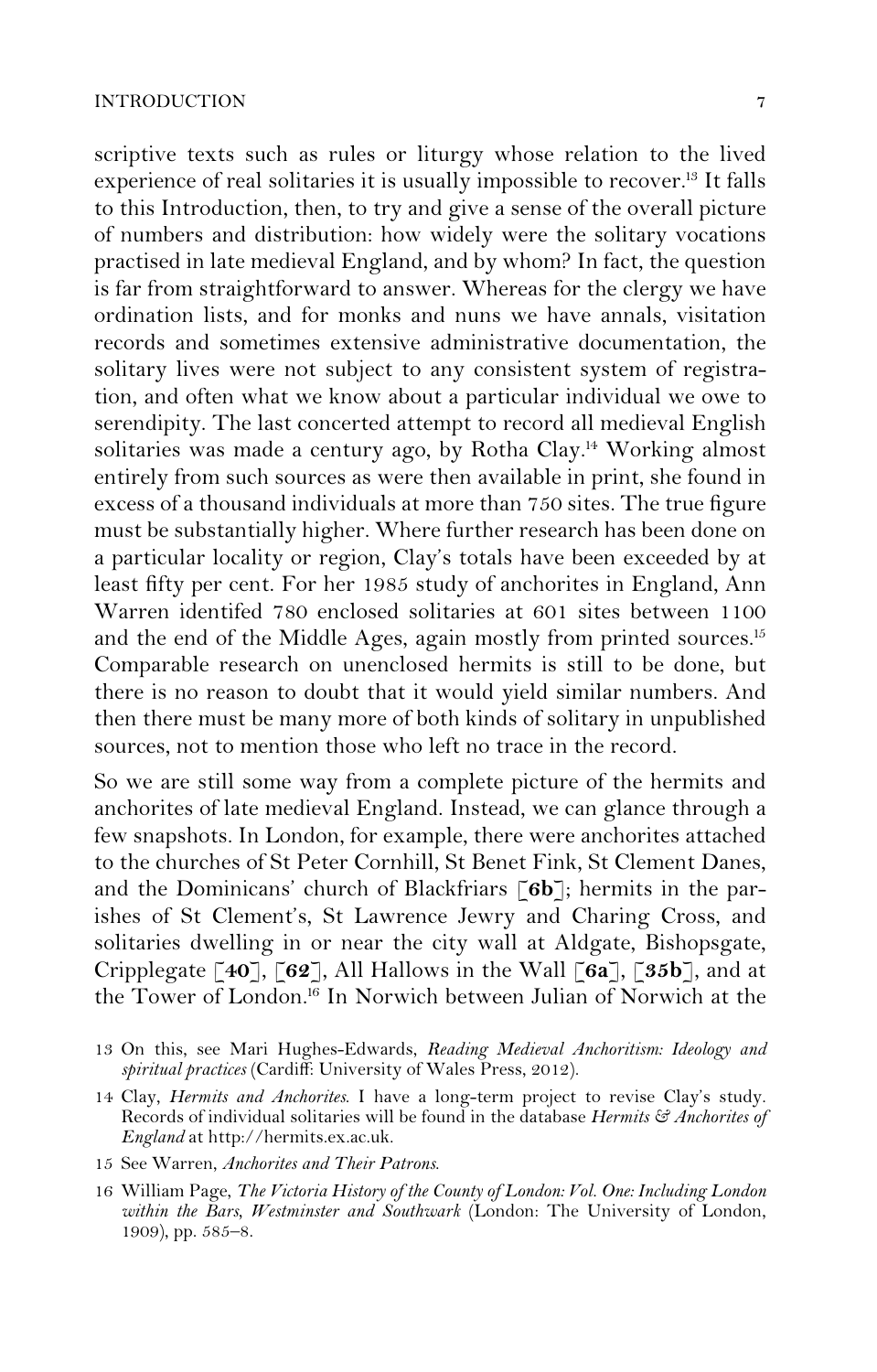end of the fourteenth century and the dissolution of the monasteries in the sixteenth, at least 35 and perhaps as many as 47 solitaries appear in the record. Norman Tanner estimates that 'From the 1420s to the 1470s there were probably at least eight hermits and anchorites living in the city at any given time'.17 In 1271, the Oxford merchant Nicholas de Weston left money to nine anchorites in and around that city. When Henry Lord Scrope made his will in 1415 (he was about to be executed for treason), he included a very substantial bequest of 100s to John, the anchorite of Westminster, 40s to Robert, recluse of Beverley, 13s 4d to John the hermit outside Pontefract, plus the same amount to anchorites at Stafford, Kirby Wiske, and Peasholme near York, to the male recluses at Kexby and the Dominicans of Newcastle, to anchorites at Wighton, Chester, Thorganby, Leake by Upsall, Gainsborough, Kneesall by Southwell, Stamford, Dartford, and at the Dominicans of Shrewsbury, the same to Elizabeth the former servant of the anchorite at Hampole, 20s to the anchorite at Wath, and 6s 8d to each anchorite and recluse in London and its suburbs, and in York and its suburbs, and to each anchorite and anchoress who should come to his executors' attention within three months of his decease.18 Whenever Margery Kempe visits a new place, one of the first things she does is to look up the local anchorite. Household accounts often include small gifts to hermits who appear at the castle door, or who are encountered on the way, apparently as a matter of routine [**44**]. Literary texts from Langland to Malory introduce hermits or anchorites casually, without seeming to feel the need to explain to their readers what they are. Solitaries were, in short, a familiar feature of the late medieval English landscape.

Almost without exception, all hermits were men. (An Alice Hermit is recorded in Norwich in the early fifteenth century. Assuming that 'Hermit' is a description, and not a surname, she is our only example so far discovered of a female hermit.)<sup>19</sup> Given medieval anxieties about unenclosed women's bodies, this should probably not surprise us. By the same token, it is perhaps as to be expected that more women than men

- 17 Norman P. Tanner, *The Church in Late Medieval Norwich: 1370–1532* (Toronto: Pontifical Institute of Mediaeval Studies, 1984), p. 58.
- 18 Thomas Rymer, *Foedera* (10 vols, The Hague: Joannes Neulme, 1739–45), vol. 4, part 2, p. 132. Several of these solitaries appear in this volume: for Westminster, see [**28**], [**15b**]; for Newcastle, [**23**]; for Kneesall (an earlier occupant), [**3a**]; for Stamford, [**15**]. The convent at Hampole was connected with Richard Rolle [**21**], [**47**].
- 19 Tanner, *Church in Late Medieval Norwich*, p. 202.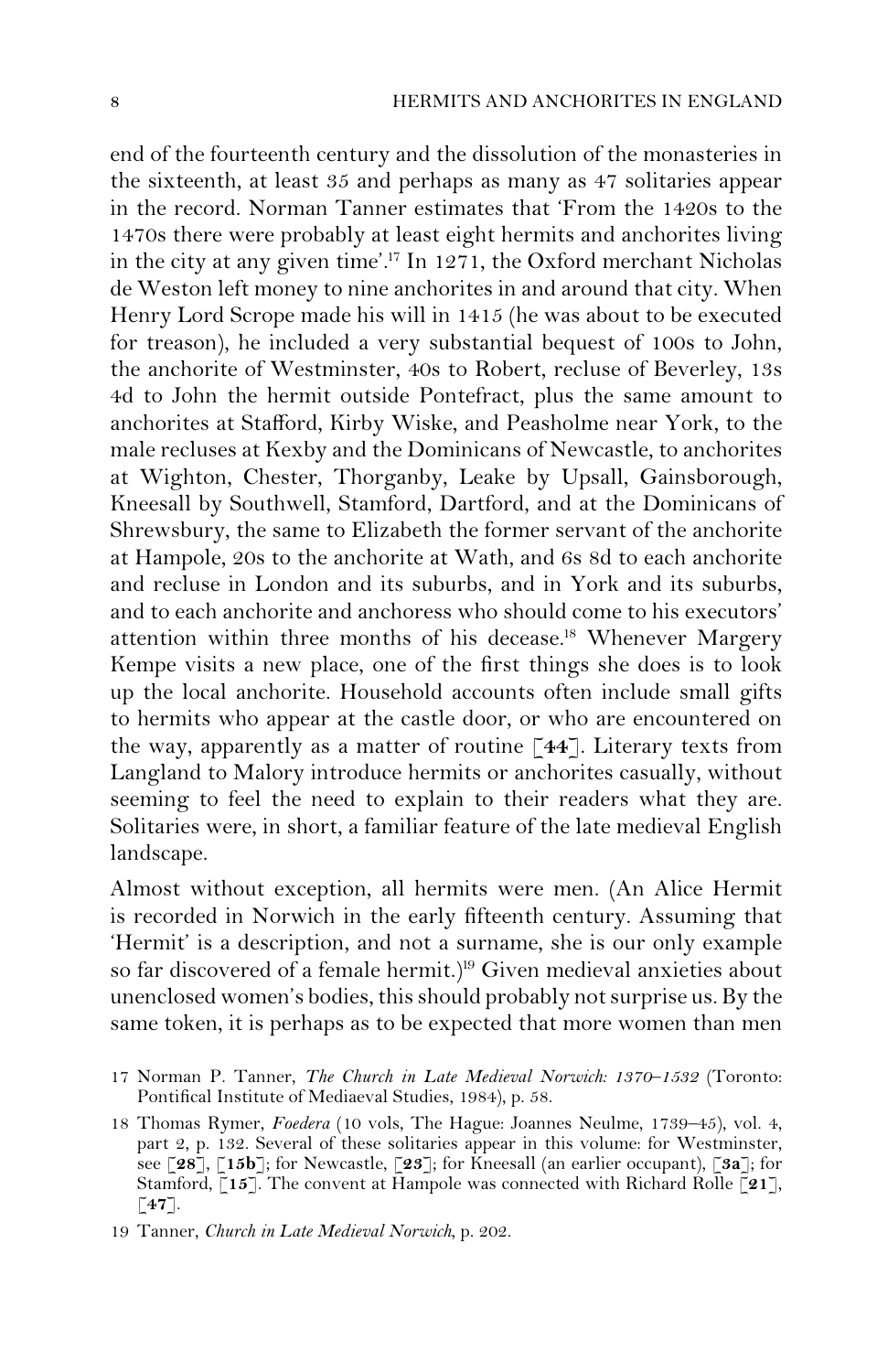chose the stricter vocation and became anchorites, though other factors may have included the more limited range of opportunities for women to express a religious calling compared with men, and, more positively, the evidence (especially from continental sources, but perhaps relevant to England too) for anchoritism as a distinctively female, or feminine, vocation. Statistical analysis done by Ann Warren in the 1980s showed that female anchorites outnumbered male throughout the period, by a ratio of at least 3:2, and in the thirteenth century by more than 3:1.20 Most male anchorites were priests; some had previously been monks or friars, though they were a minority compared with the secular priests. Similarly, only a few women came to the anchoritic vocation having previously been nuns. (See [**31**] for an example of a woman who tried and failed to make this transition.) (The old theory that Julian of Norwich had previously been a Benedictine nun at Carrow Priory in Norwich has no solid evidence behind it.) With very few exceptions, hermits were laymen. Most supported themselves by manual work and begging, and they could be difficult to distinguish from other members of the labouring class from which many of them originated. (See [**36**] for William Langland's satirical take on contemporary hermits' social origins.) Anchorites had to be of sufficient independent means to guarantee their support during a lifetime of enclosure [**2**], [**3**], [**6**]. A few candidates may have been of relatively humble origin, and a few were noble, such as the well-known sisters Loretta and Annora de Braose, enclosed in the thirteenth century at Hackington (Kent) and Iffley (Oxon.) respectively, $21$  but (like the majority of late medieval monks and nuns) most belonged to the burgess and gentry classes.

Solitaries seem to have enjoyed support from all levels of society. Ann Warren's systematic study of anchoritic patronage showed that recluses benefited from endowments, bequests, and customary and occasional gifts, from everyone from the king and his barons down to relatively humble individuals (see [13]-[17]). Hermitages were rarely endowed (but see Cripplegate in London [**40**] for an exception). More often, hermits were the beneficiaries of casual gifts, though such charity could be given official encouragement by licences to beg [**37**] or indulgences [**38**], [**39**]. Unlike some earlier periods, there are no significant signs of tension between solitaries and the secular or regular clergy.

<sup>20</sup> Warren, *Anchorites and Their Patrons*, pp. 18–29.

<sup>21</sup> On Loretta and Annora, see Catherine Innes-Parker, 'Medieval Widowhood and Textual Guidance: The Corpus revisions of *Ancrene Wisse* and the de Braose anchoresses', *Florilegium* 28 (2011): 95–124.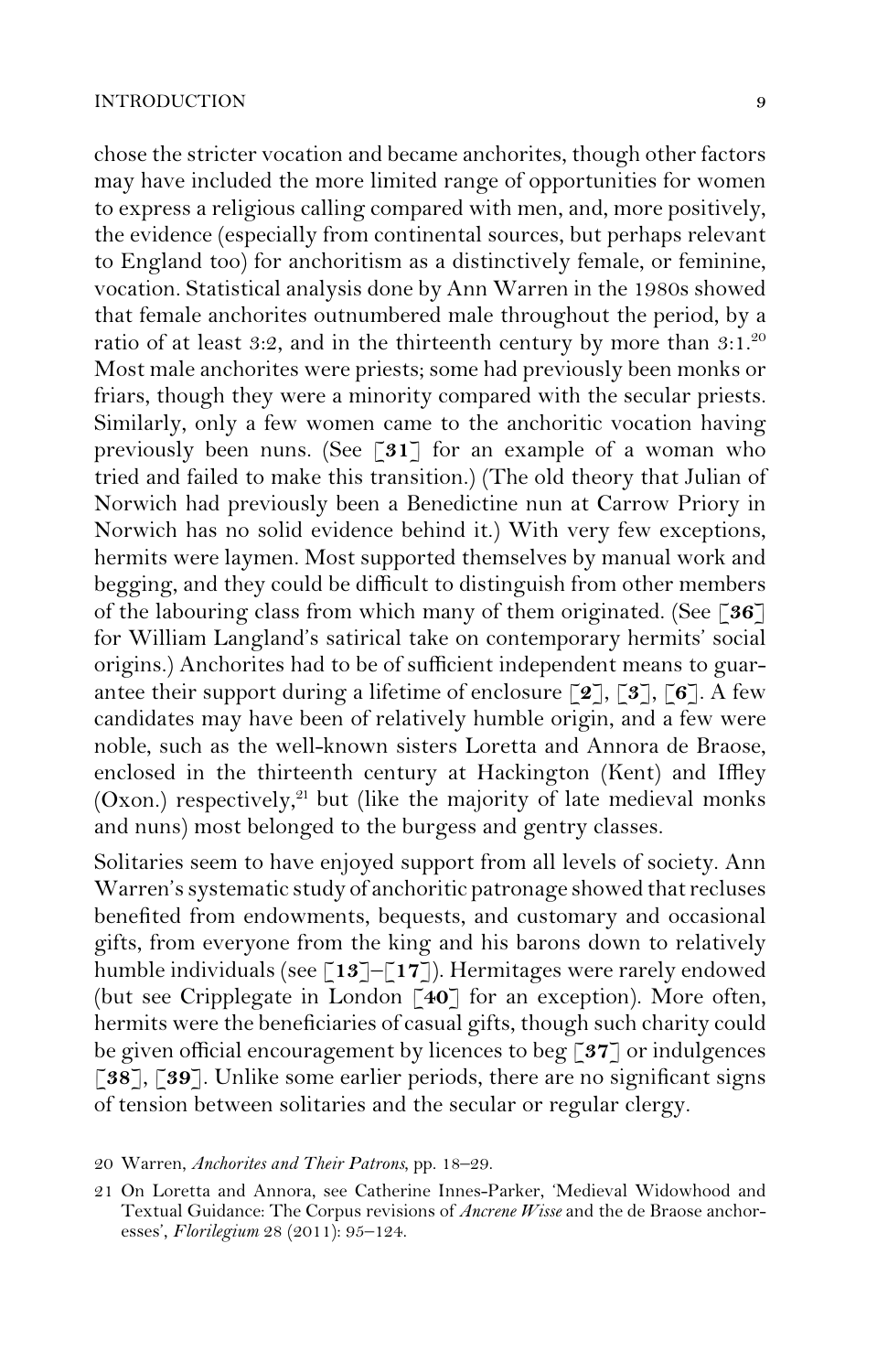The motives of patrons and donors, in so far as we can recover them, were often conventional: in return for alms, the solitary would pray for the donor's soul. But there are signs, too, that individual patrons placed particular value on a direct personal connection with a holy man or woman. On the night his father died, the future Henry V prepared for his coronation by visiting the anchorite at Westminster Abbey, and making his confession to him. He made a further gift to the anchorite on the occasion of his queen's coronation in 1421, and remembered him in his will the following year.<sup>22</sup> One of Henry's foremost knights, Richard Beauchamp, earl of Warwick, consulted Emma Rawghton, anchoress at All Saints North Street in York, on several occasions. She was known for her visions of Our Lady and for her gift of prophecy, and correctly predicted both his role as guardian of the young Henry VI and the birth of his own son, Henry, in 1425 [**26**]. Medieval England's most famous visionary, Julian of Norwich, was an anchorite too, of course. Today, thanks to her *Revelations*, we know rather more about her inner life than the circumstances of her enclosure at Conisford in the south of the city. During her lifetime, however, she was better known as a spiritual adviser than a writer, as her visit from Margery Kempe bears witness. The first of the 'Middle English Mystics', Richard Rolle, was likewise sought out as a spiritual director, and after his death was revered as a saint. Much of his writing touches (sometimes quite defensively) on his life as a hermit: his improvised entry into the vocation is [**47**] (and see [21] for an excerpt from his writings). And Walter Hilton (whose advice to recluses lies behind [**25**]) spent time as a solitary himself before settling down as a canon of the Augustinian order.

### **Changes within the vocations, 1215–1550**

The outline and character of the anchoritic life were more or less established by the point at which this book begins. Enclosure was by now expected to be strict and irrevocable. The role of the bishop in approving and supervising the vocation had been asserted and passed into usual practice, and was underlined by the prominent part he took in the process of enclosure [**2**]–[**5**]. Aelred of Rievaulx had written his 'rule' for anchorites, *De Institutione inclusarum* (or 'Rule of Life for a Recluse'). Composed by the Cistercian abbot for his sister in the early

<sup>22</sup> See my 'O Sely Ankir' in *Medieval Anchorites in Their Communities* edited by Cate Gunn and Liz Herbert McAvoy (Cambridge: D.S. Brewer, 2017), pp. 13–34.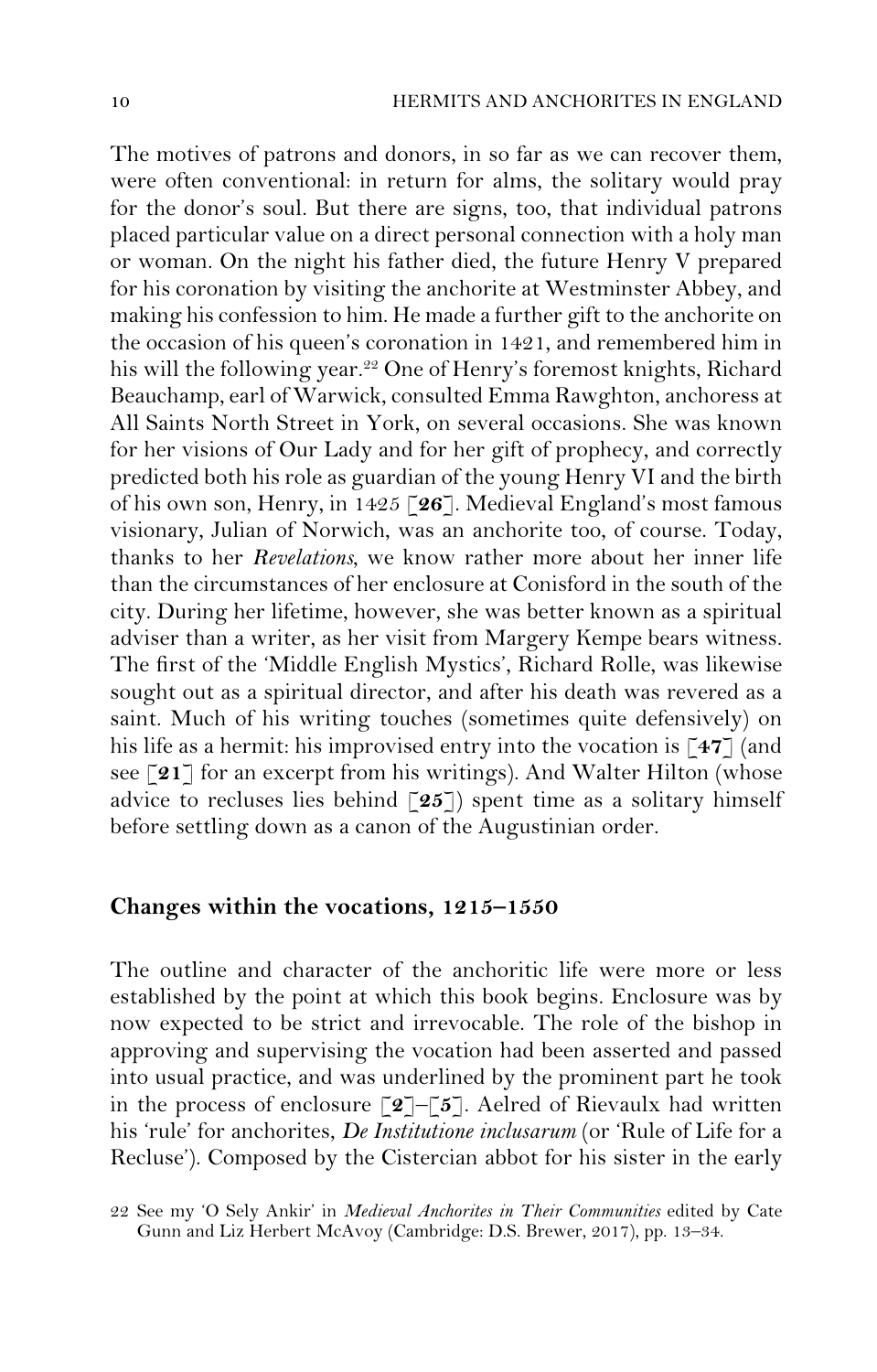1160s, it served as a model and a source for many later works of guidance for both anchorites and hermits [**18**], [**19**], [**54**]. Most importantly, it provides a framework and a significant amount of material for the early Middle English *Ancrene Wisse* ('Guide for Anchoresses'), written in the 1220s, and the most complete and enduring of English anchoritic rules. It is divided between an 'outer rule', which focuses on prayers and other observances and the practicalities of daily life, and an 'inner rule' that addresses the anchorite's moral and spiritual life, including discussions of sin, temptations, penance and love for God. The proportions of the work, however, give much greater weight to the inner life of the spirit than to the externals that are the main focus of the texts collected in this volume. *Ancrene Wisse* continued to be read throughout the Middle Ages, and it would make an ideal comparative volume to this one.

The principal evolution in the character of the anchoritic life during this period is really no more than a footnote to the biggest change affecting society as a whole: the growth of towns and an urban economy, and the migration of a significant proportion of the population from country to city. It is possible to overstate the case: the anchoritic life was popular across the country throughout the period, and anchorites could be found in rural parishes as well as urban centres, but, as in demographics more generally, there was a steady drift towards the towns as the Middle Ages went on, and by the sixteenth century urban anchorites were in the majority. As a case in point, medieval England's most celebrated anchorite, Julian of Norwich, comes across in her writings as the most serenely other-worldly of English mystics. It can be a surprise, then, to learn that her cell was located in Norwich's bustling quarter of Conisford, among the merchants' warehouses near the wharf on the River Wensum, in one of late medieval England's biggest and busiest cities.<sup>23</sup>

Demographic changes are also an important factor in the development of the hermit's vocation during the late Middle Ages. The differences between a typical twelfth-century hermit and his fifteenth-century counterpart are more striking than the corresponding differences between central and late medieval anchorites. In the twelfth century, hermits frequently had monastic connections, and were generally to be found in rural locations, often involved in clearing marginal land

<sup>23</sup> Felicity Riddy, 'Julian of Norwich and Self-textualization' in *Editing Women* edited by Ann M. Hutchison (Cardiff: University of Wales Press, 1998), pp. 101–24.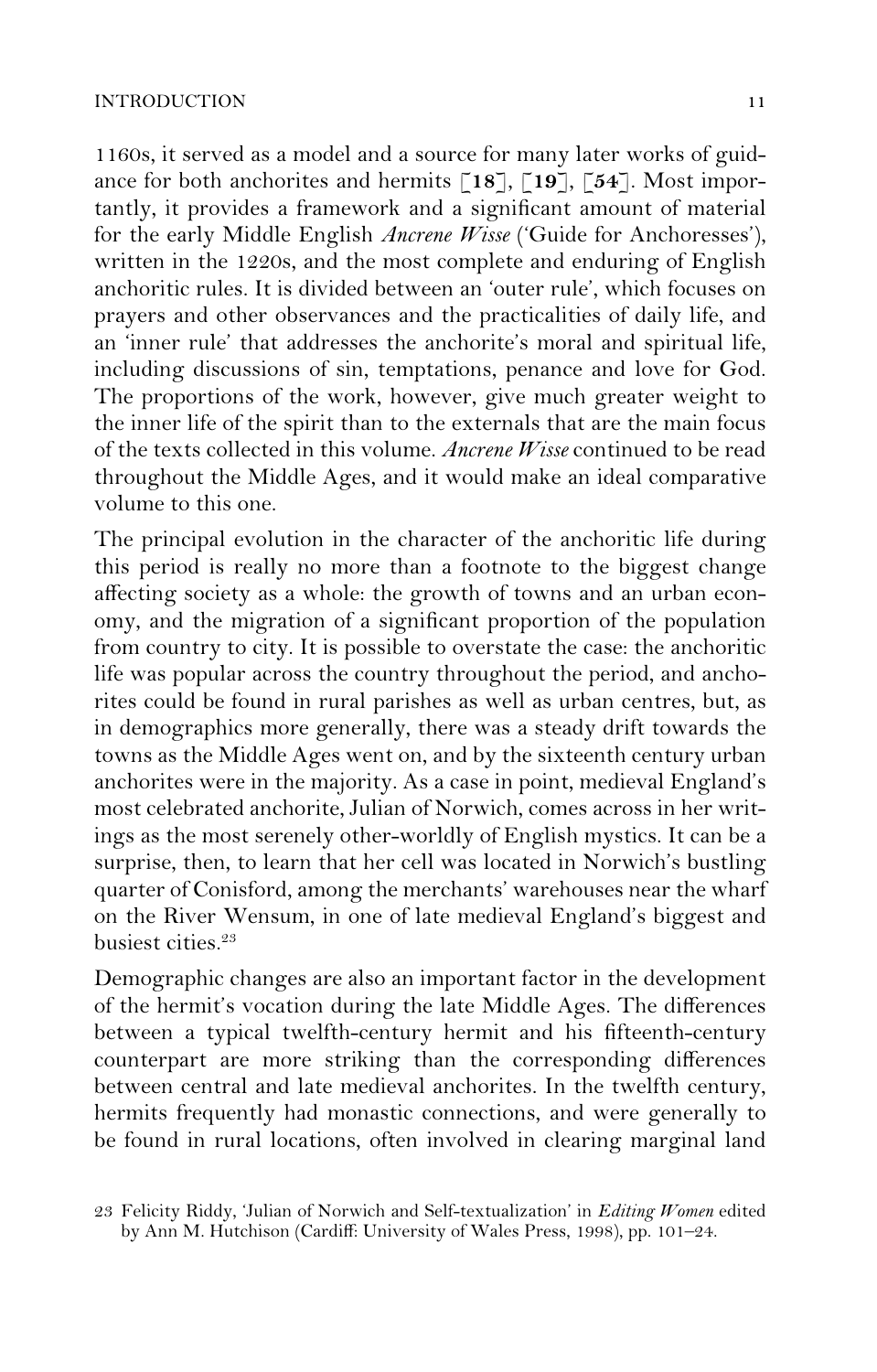(such as marsh or forest) for cultivation. There were hermit saints (such as Godric of Finchale or Robert of Knaresborough), while other prominent hermits were involved in the monastic reform movement described above. In the period covered by this book, however, hermits were humbler in origin and ambition. Most were involved in what we would think of as public works, especially in connection with the emerging world of mobility and communication, and often around the urban fringes: building roads, maintaining causeways, keeping bridges. In the first half of our period they seem to have enjoyed popular and official patronage and support, but things changed markedly after the Black Death of 1348–9. The labour shortages and social upheaval that were the legacy of the plague led to considerable tensions around labour, begging, and social and geographical mobility, and hermits found themselves caught up in an increasingly strident discourse of vagrancy and 'sturdy beggars' [**36**]. This is the context for a suite of measures that seem to have been designed to put the hermit vocation on a secure canonical foundation, to match that already in place for anchorites. The examination of candidates and testing of their vocations, profession ceremonies, and rules or guides for living – all of which already existed for anchorites in  $1215 -$  started to be provided for hermits around the beginning of the fifteenth century. (For more on this, see Chapter VI.)

And so to the events of the 1530s. There is no evidence of a decline in vocations to the solitary life, nor of a falling away of patronage and support, in the years preceding the break with Rome. How hermits and anchorites fit into the process of the dissolution of the monasteries and chantries has yet to be determined by modern scholarship, and indeed the issue seems to have been uncertain for contemporaries [**67a**]. The material collected in this section suggests that there is a question to be addressed, and that there may be a degree of nuance in the answer. But quite clearly the vocations were out of tune with Protestant belief and practice and, though a few individuals continued some form of solitary life beyond 1540, by the reign of Queen Mary (if John Foxe is to be believed) only the unfortunate Thomas Parkinson remained [**74**], the last solitary of medieval England.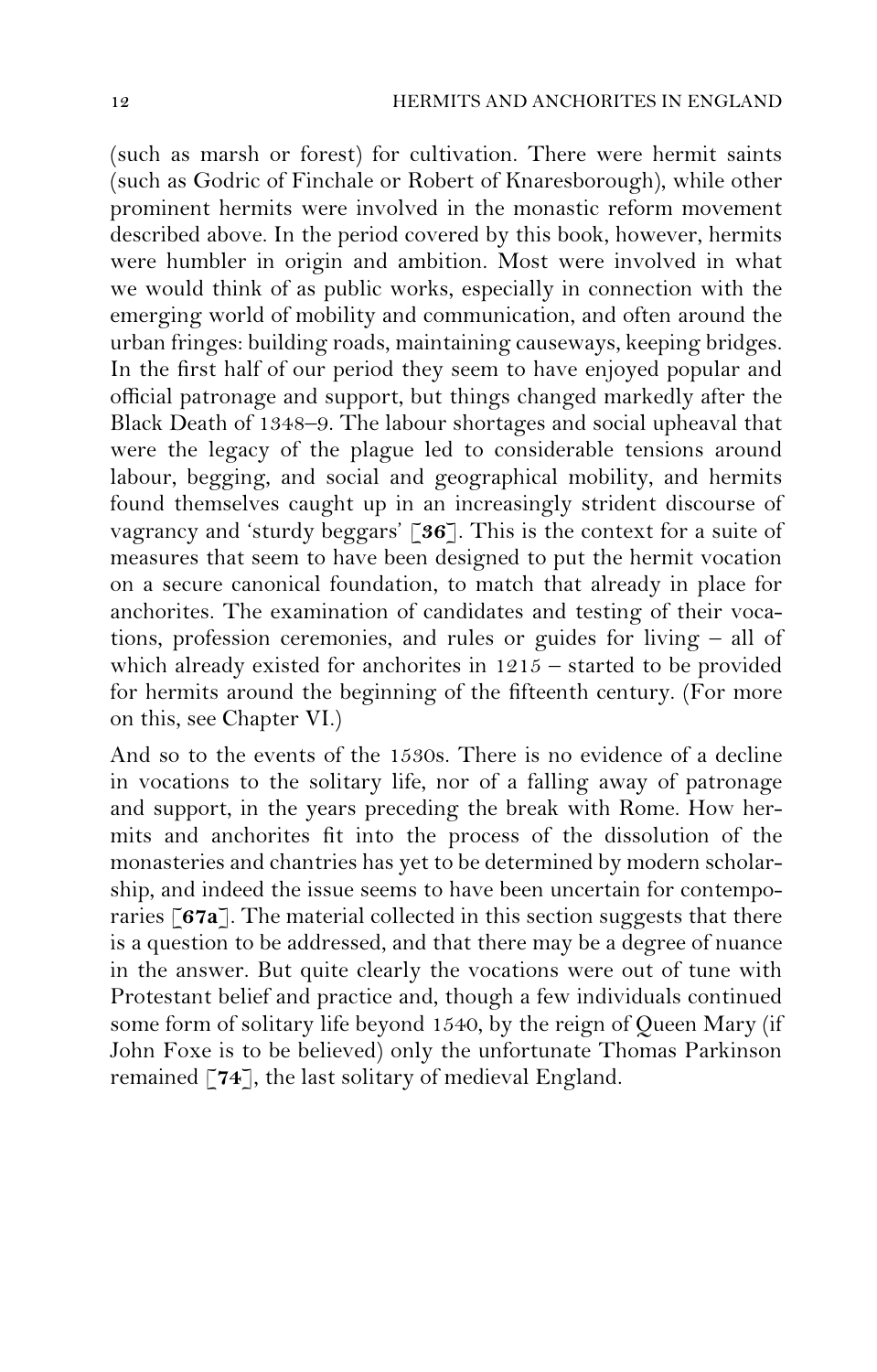#### **The texts and translations**

The volume comprises 76 entries, some of them subdivided. They are distributed among eight chapters: Chapters I to IV focus on anchorites, Chapters V to VII on hermits (with an exception for the Lollard anchoress Amy Palmer [**61**] who belongs logically with the hermit William Swinderby [60]), before the final chapter brings the vocations together again for a discussion of the Dissolution and the end of the solitary lives in England. A few entries are divided into two or more closely related sub-entries, and these are distinguished by lower-case letters (a) (b), etc. Where an entry or sub-entry comprises a sequence of similar excerpts or references that all refer to the same heading or sub-heading, these are numbered in roman (i) (ii), etc.

Almost all the translations are my own, and in most cases this is the first published translation of the source. More than twenty entries or sub-entries are translated from sources that have never before been available in print. The texts are drawn from a wide range of sources: administrative records, wills, liturgy, rules or guidance texts, literary works. The original language is in most cases Latin, though a number of the later texts are in English, and there are a few examples in French. The language of the original document is indicated in the headnote. I have varied the idiom of the translations according to that of the originals. Thus a legal treatise [**2**] will be rendered in language more formal than is usual for the guidance texts, and liturgy [**5**], [**49**] will be more rigid and archaic than a meditation [**30**]. In the case of fifteenth- and sixteenth-century English sources, I have wherever possible chosen simply to modernise the language, since this gives a better feel for the original language than a full translation.

A few decisions require further comment. The Latin honorific *Dom* (for *Dominus*), which sometimes appears in English sources as *Dan*, usually designates a priest. I have followed the customary practice of rendering it as 'Sir'. In lists (for example, of the bequests in a will) the Latin *Item* is used as a preface for each new clause. Rather than translating it as 'Again', or merely substituting perhaps the nearest modern equivalent, a bullet-point, I have left it as *Item*. More consequentially, there was some fluidity in the medieval English terminology for the solitary vocations. My 'hermit' invariably represents Latin *heremita* or *eremita*, or Middle English *heremyte* or similar, in the original. The lexis of enclosure is less straightforward. I have generally used the gender-neutral term *anchorite*, reflecting the Latin *anchorita* or *anachorita*.